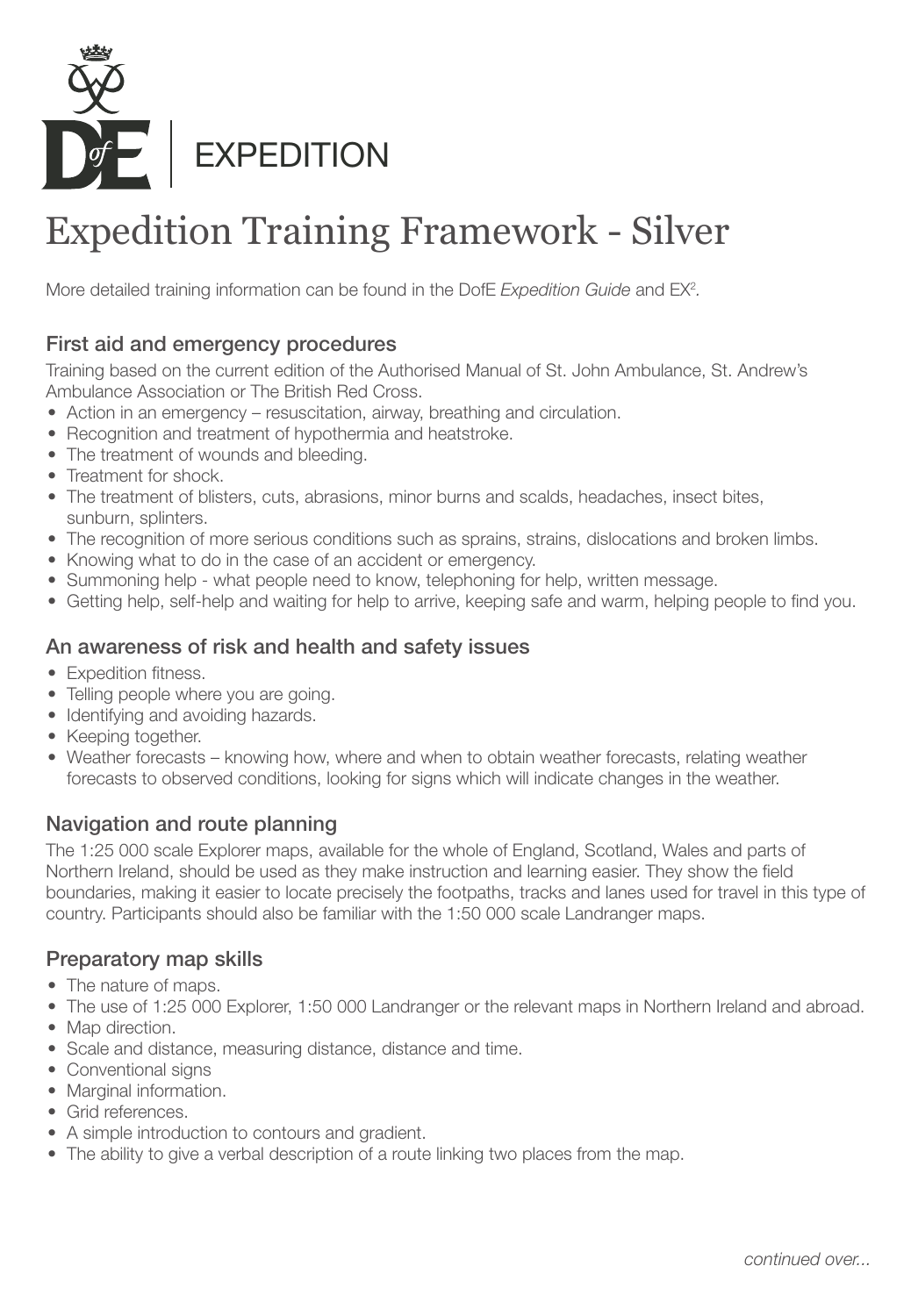# Practical map skills

- Setting the map.
- Locating position from the map.
- Determining geographical direction and direction of travel from the map.
- Checking the direction of paths using the set map.
- Identifying features in the countryside by using the map.
- Locating features marked on the map in the countryside.
- Relating the map to the ground and estimating speed of travel and arrival times.
- Planning a route, preparing a simple route card.
- Following a planned route.

#### Compass skills

- The care of the compass.
- Direction from the compass in terms of the cardinal and the four intercardinal points.
- Measuring direction in degrees.
- Setting the map by the compass where magnetic variation may be ignored.
- Determining the direction of footpaths or direction of travel.
- Travelling on a bearing. Obtaining a grid bearing from the map, allowing for magnetic variation where appropriate.
- The influence of ferrous objects and electromagnetic fields.
- Magnetic variation and the relationship between True, Magnetic and Grid Norths.

#### Campcraft, equipment and hygiene

- Choosing suitable clothing, footwear and emergency equipment and knowing how to use it.
- Choosing and caring for camping gear.
- Packing a rucksack or for waterborne expeditions a suitable waterproof container, waterproofing the contents, always keeping the weight down to a minimum, and about a quarter of the body weight when walking.
- A rucksack safe lifting technique.
- Choosing a campsite, arrangements for water, cooking and sanitation, refuse disposal, fire precautions.
- Pitching and striking tents.

#### Food and cooking

- Cooking and the use of stoves.
- Safety procedures and precautions which must be observed when using stoves and handling fuels.
- Follow the stove safety instructions.
- Cooking substantial meals under camp conditions.

#### Countryside, Highway and Water Sports Safety Codes

- Understanding the spirit and content of the Countryside Code.
- The avoidance of noise and disturbance to rural communities.
- A thorough knowledge of the content of the Highway Code with special emphasis on specific modes of travel such as horse riding or cycling if they are to be utilised during the expedition.
- If undertaking a water based expedition, a thorough knowledge of the Water Sports Safety Code.

#### Observation recording and presentations

- Choosing an aim.
- Developing observation skills and different methods of recording information.
- Skills relevant to the method of presentation.
- Researching relevant information.

# **Teambuilding**

The Expedition section involves participants working together as a team in order to complete the expedition. Teambuilding should permeate all expedition training and can be enhanced through team-building exercises and regular reviews so that when the group sets out on the qualifying expedition, participants are able to work together as an effective and cohesive unit.